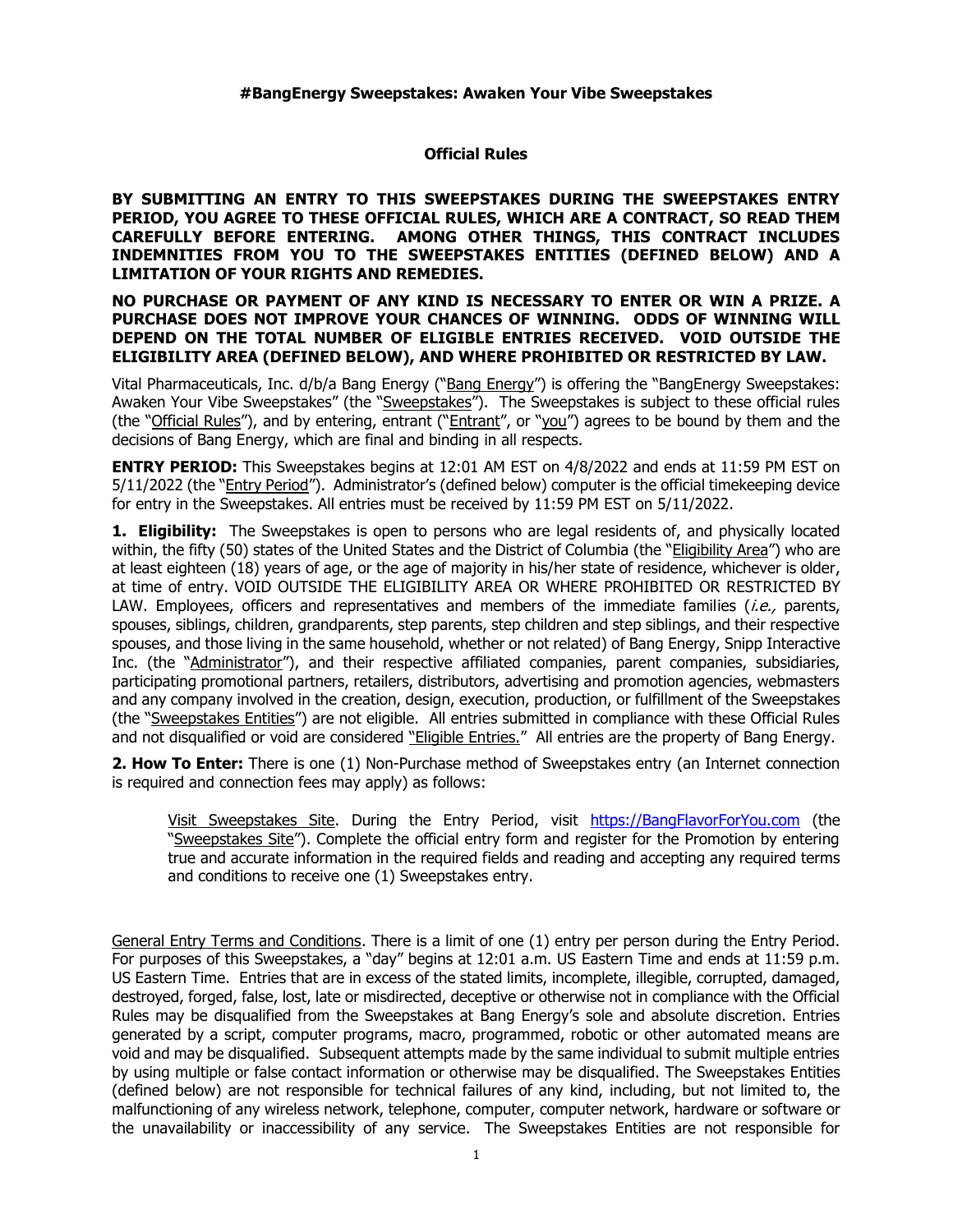electronic communications that are undeliverable as a result of any form of active or passive filtering of any kind, or insufficient space in entrant's handset to receive messages. Those who do not follow all of the instructions, provide the required information in their entry form, or abide by these Official Rules or other instructions of Bang Energy may be disqualified. All materials submitted become the property of Bang Energy and will not be returned. Illegible and/or incomplete entries and entries submitted by entrants who do not meet the eligibility requirements (including all requirements with respect to age and residence) are void. Normal time rates, if any, charged by the Entrants' Internet service or mobile provider will apply.

# **The odds of winning the Grand Prize depend on the total number of Eligible Entries received within the Entry Period.**

**3. Prizes:** One (1) "Grand Prize" is available to be won, comprising of:

• Ten (10) \$100 American Express® Gift Cards

The ARV of the Grand Prize is \$1,000

In addition, every valid entry into the Sweepstakes will receive one (1) \$10 off code redeemable at bangenergy.com sent via email to the email address provided during registration. Terms and conditions apply.

**4. Winner Selection and Notification:** On or about May 18, 2022, the potential "Winner" of the Grand Prize will be determined via a random drawing from all Eligible Entries received. Entrants are not required to be present for the drawing to win. The potential Winner will be notified within three (3) business days of the drawing by email (at the email address provided with the entry) and will be required to confirm his/her e-mail address where the Grand Prize will be delivered. A prize won by an Entrant will be awarded to the authorized account holder of the e-mail address or telephone number submitted with the entry regardless of the individual who submitted the winning entry. If a potential Winner cannot be reached after a reasonable effort has been exerted or fails to respond within three (3) days of the date of notification, the potential Winner forfeits the prize, and an alternate potential Winner will be randomly drawn from all remaining Eligible Entries. If the alternate potential Winner is unable to accept the prize, the prize is forfeited and another alternate potential Winner may be randomly drawn from all remaining Eligible Entries.

**5. Grand Prize Winner Verification:** Within three (3) days of being notified of being a potential Winner of the Grand Prize, the Winner will be required to complete, sign, and return documentation required by Bang Energy — including a notarized Affidavit of Eligibility, release of liability, and a publicity release form (except where prohibited). Provided that a potential Winner is in compliance with the Official Rules and after having successfully proven eligibility and provided any documentation required by Bang Energy, the potential Winner will be determined to be a Winner. Bang Energy expressly reserves the right to delay the announcement of the Winners for any reason it deems necessary. In addition, Bang Energy reserves the right to select alternate Winners in the event that any potential Winner fails to comply with these Official Rules.

If, for any reason, more bona fide winners come forward seeking to claim a prize in excess of the one (1) Grand Prize available as set forth in these Official Rules, the Winner of such Prize may be selected in a random drawing from among all persons making purportedly valid claims for such prize(s). Inclusion in such drawing shall be each Entrant's sole and exclusive remedy under such circumstances. The Sweepstakes Entities are not responsible for and shall not be liable for late, lost, damaged, intercepted, misdirected or unsuccessful efforts to notify the potential Winners.

### **BANG ENERGY MAY, AT ITS OPTION, CONDUCT A CRIMINAL BACKGROUND CHECK ON THE POTENTIAL WINNERS. BANG ENERGY RESERVES THE RIGHT TO DISQUALIFY ANY POTENTIAL WINNER ON THE BASIS OF ANYTHING CONTAINED IN, LEARNED, OR OBTAINED AS A RESULT OF SUCH BACKGROUND CHECK. UNLESS PROHIBITED BY LAW, THE POTENTIAL WINNER WILL BE REQUIRED TO SIGN WAIVER FORMS AUTHORIZING THE RELEASE OF PERSONAL AND CRIMINAL BACKGROUND INFORMATION TO SPONSOR, AND TO COMPLETE A CRIMINAL BACKGROUND QUESTIONNAIRE TO REMAIN ELIGIBLE FOR THE SWEEPSTAKES.**

**6. Liability Release and Indemnity**: By entering the Sweepstakes, Entrant agrees that Bang Energy, any other Sweepstakes Entities, and each of their respective parents, subsidiaries, affiliated companies, employees, officers, directors, shareholders, agents, retailers, distributors and representatives are indemnified, released and will be held harmless by Entrant from any and all liability, for any damages,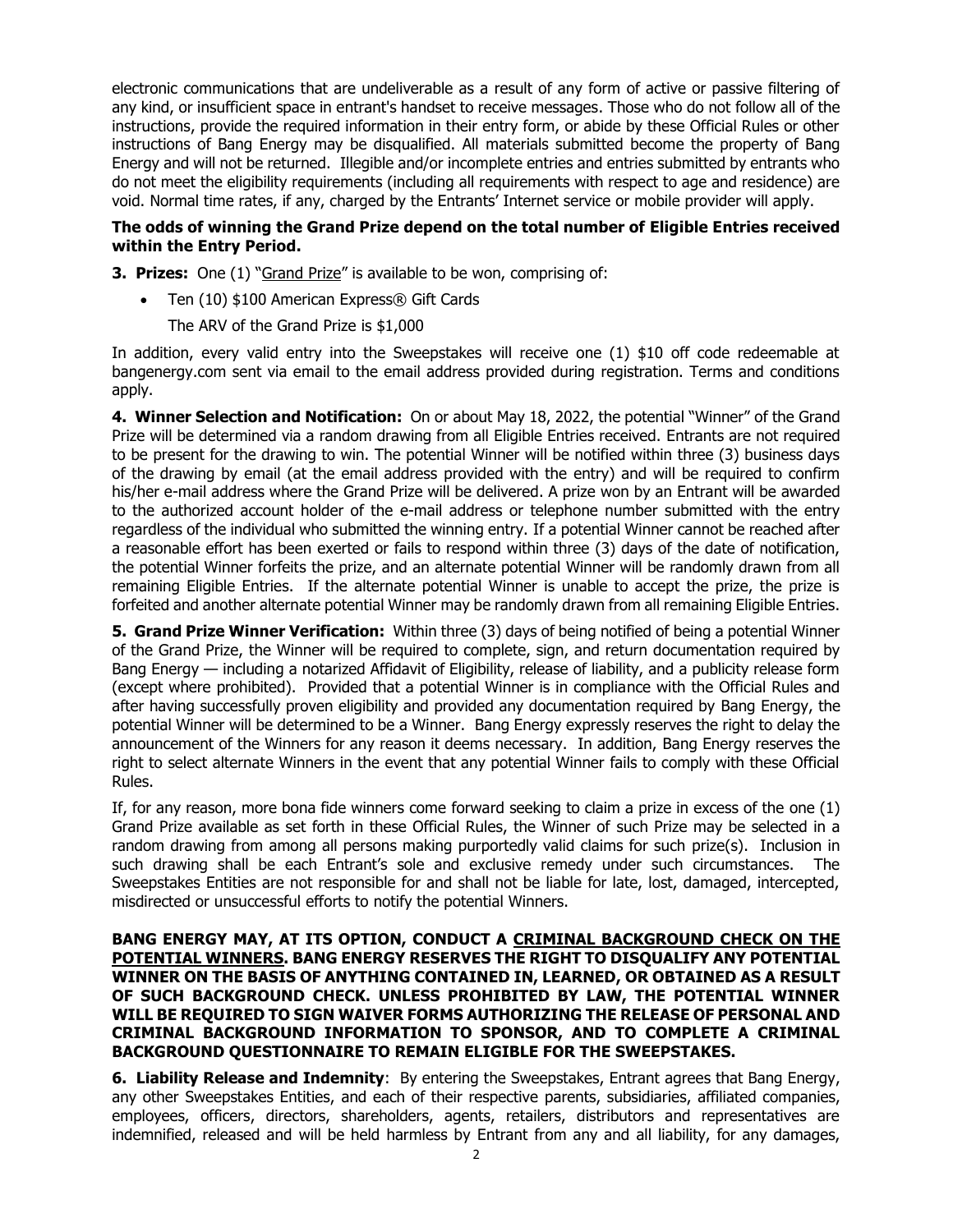injuries or losses of any kind to person(s), including death, or property, arising directly or indirectly from the acceptance, possession, misuse or use of a prize. Each prize is offered and provided "as is" with no warranty or guarantee by Bang Energy, either express or implied, including but not limited to, the implied warranties of merchantability, fitness for a particular purpose, or non-infringement. Any and all warranties and/or guarantees on the prizes (if any) are subject to the manufacturer's terms therefore, and winner agrees to look solely to such manufacturer(s) for any such warranty and/or guarantee. By participating in the Sweepstakes, each Winner acknowledges that the Sweepstakes Entities have not and will not obtain or provide insurance of any kind relating to the prizes.

Entrants agree to indemnify, defend, and hold harmless the Sweepstakes Entities from any and all liability arising out of or relating in any way to Entrant's participation in the Sweepstakes and to release all rights to bring any claim, action or proceeding against the Sweepstakes Entities arising out of participation in the Sweepstakes, use of the Sweepstakes website(s), or receipt or use of any prize, including but not limited to: (a) unauthorized human intervention in the Sweepstakes; (b) technical errors related to computers, servers, providers, or telephone, or network lines; (c) printing errors; (d) lost, late, postage-due, misdirected or undeliverable mail; (e) errors in the administration of the Sweepstakes or the processing of entries; or (f) injury or damage to persons or property (including to any computer systems resulting from participation in or accessing or downloading information in connection with the Sweepstakes), which may be caused, directly or indirectly, in whole or in part, from Entrant's participation in the Sweepstakes or receipt or use of any prize. Entrants assume all liability for an injury or damage caused, or claimed to be caused, by participation in this Sweepstakes, the use of any Sweepstakes website(s), or the acceptance, receipt, or use of any prize or prize component. Entrants further agree that in any cause of action, the Sweepstakes Entities' liability will be limited to the cost of entering and participating in the Sweepstakes, and in no event shall the Sweepstakes Entities be liable for attorney's fees.

The Sweepstakes Entities assume no responsibility for and will disqualify entries that are: stolen, late, lost, illegible, incomplete, invalid, unintelligible, altered, tampered with, unauthorized, fraudulent, damaged, destroyed, delayed, misdirected, not delivered, not received, or that have incorrect or inaccurate entry information, whether caused by any of the equipment or programming associated with or utilized in Sweepstakes, or by any human, mechanical or electronic error that may occur in the processing of the entries in Sweepstakes, or other errors appearing within the Official Rules or in any Sweepstakes related advertisements. The Sweepstakes Entities assume no responsibility for any typographical or other error in the printing of the offer, administration of Sweepstakes, errors in processing entries, identifying the Winners, in the announcement of the prizes and Winners, the delivery of the prizes, any problems or technical malfunction of any telephone network or lines, computer systems, online systems, servers or providers, computer equipment, software, failure of any e-mail or players on account of technical problems or traffic congestion on the Internet or on any website, or any combination thereof, including, without limitation, any injury or damage to Entrant's or any other person's computer system or software related to or resulting from participation in, uploading any materials or downloading any materials in the Sweepstakes. Use of any device to automate or subvert entry is prohibited and any entries received by such means will be void. Bang Energy reserves the right in its sole discretion to disqualify any person it suspects or finds: (i) to have tampered with the entry process or the operation of the Sweepstakes; (ii) to be acting in a disruptive manner, or with the intent to annoy, abuse, threaten or harass any other person; (iii) to display behavior that will bring such Winner or the Sweepstakes Entities into disgrace (e.g., including but not limited to, a person committing acts of moral turpitude, and/or allegations or convictions of any crime); (iv) to have provided inaccurate information on any legal documents submitted in connection with the Sweepstakes; or (v) to be acting in violation of these Official Rules. ANY VIOLATION OF THESE OFFICIAL RULES BY A WINNER WILL RESULT IN SUCH WINNER'S DISQUALIFICATION AS A WINNER OF THE SWEEPSTAKES AND ALL PRIVILEGES AS A WINNER WILL BE IMMEDIATELY TERMINATED.

**7. Prize Terms:** Total ARV of all prizes offered in connection with the Sweepstakes will not exceed \$1,000 U.S.D. The ARV is subject to change based upon current market conditions at the time of prize fulfillment. Any difference between the ARV and the actual value, if any, will not be awarded. Limit one (1) prize per household. All prize details not specified in these Official Rules will be determined in Bang Energy's sole discretion. **The date for fulfillment of the prize is anticipated to be on or about ninety (90) days after the closing of the period for acceptance of Sweepstakes entries,** but all subject to change in Bang Energy's sole discretion. The Grand Prize will be delivered via physical mail to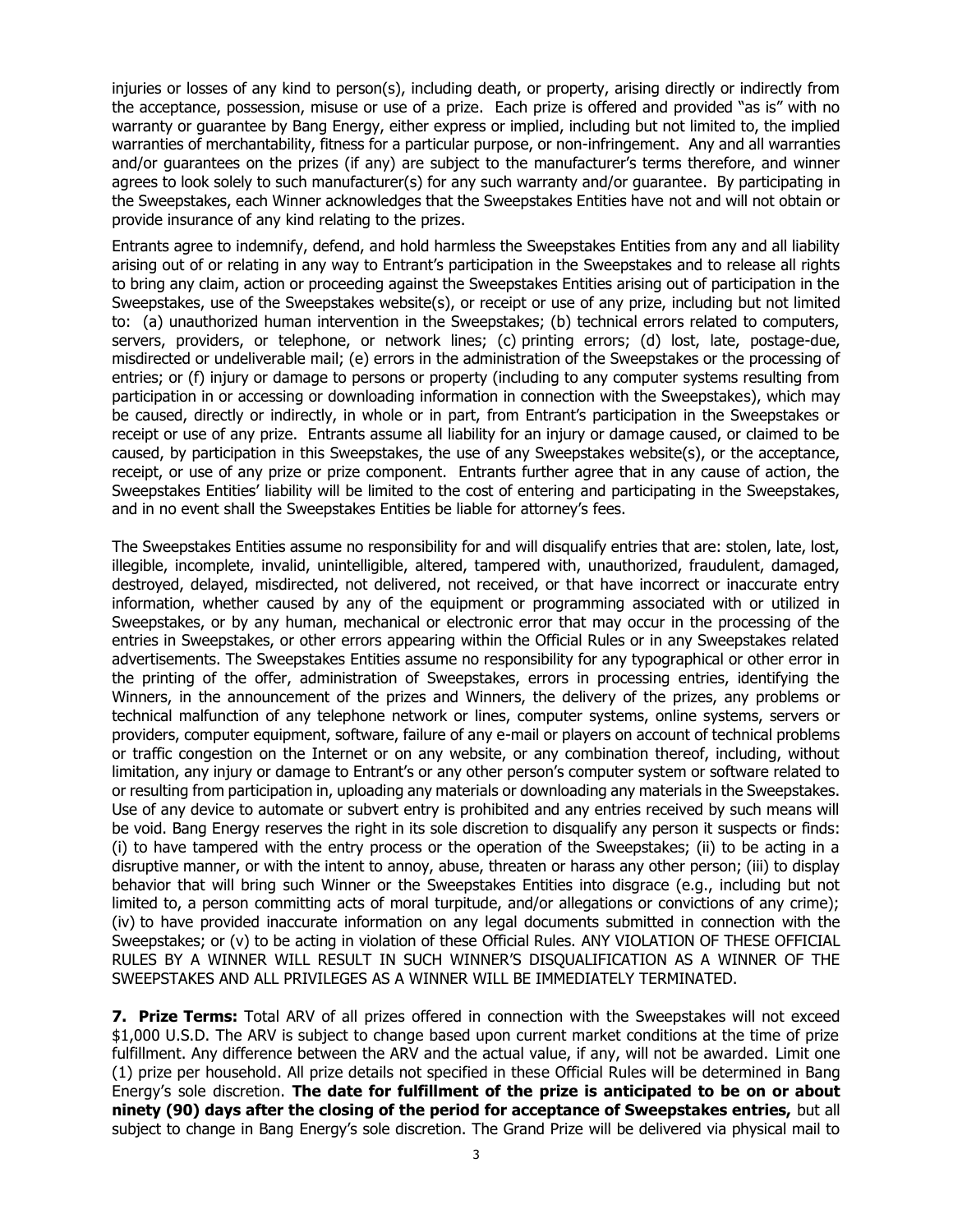the mailing address provided during registration. If for any reason a prize is unavailable or any prize or related event is delayed, cancelled or postponed, or for any other reason, Bang Energy reserves the right to modify the Sweepstakes in its sole discretion and award a substitute prize, or portion of a prize, of comparable or greater value as set forth in these Official Rules. No substitution, transfer, assignment or cash equivalent of a prize, or any portion thereof, is permitted by a Winner. The Sweepstakes Entities shall have no responsibility or obligation to a Winner who is unable or unavailable to, or who does not for any reason, accept or utilize a prize. In the event a potential Winner cannot accept a prize, an alternate Winner will be randomly drawn from all remaining Eligible Entries. The prize is provided "as is". Entrants acknowledge that the Sweepstakes Entities have neither made, nor are in any manner responsible or liable for, any warranty, representation or guarantee, express or implied, in fact or in law, relative to a prize, including any express warranties provided by any prize supplier that are sent along with a prize and any implied warranty of merchantability of fitness for a particular purpose. Any prize pictured in online, television and print advertising, promotional packaging and other Sweepstakes materials are for illustrative purposes only.

The value of a prize will be taxable to the Winner as income. An IRS Form 1099 and W9 will be issued in the name of the Winner for the actual value of the prize awarded. All U.S. federal, state and local tax liability, and any other costs and expenses associated with acceptance or use of a prize not specifically provided for in these Official Rules are solely the Winner's responsibility.

### **NEITHER BANG ENERGY NOR ANY SWEEPSTAKES ENTITY SHALL HAVE ANY LIABILITY FOR ANY PERSONAL INJURIES, DEATH, PROPERTY DAMAGE, OR OTHER DAMAGES OR EXPENSES RESULTING FROM OR ARISING OUT OF OR RELATED TO THE PRIZE OR ANY ACTIVITY RELATED TO THE PRIZE OR ANY OTHER ASPECT OF WINNER'S ACCEPTANCE OR USE OF THE PRIZE.**

**8. Grant of Rights.** By entering, Entrant irrevocably consents to the use of his or her name, image, photograph, likeness, biographical information, and any video footage related to the prize, for Bang Energy's advertising, promotional or other commercial purposes in all media now or hereafter known, worldwide and in perpetuity without additional compensation, unless prohibited by law.

**9. General Terms**. By entering the Sweepstakes, Entrants: (a) agree to be bound by these Official Rules and by the interpretation of these Official Rules by Bang Energy and by the decisions of Bang Energy, which are final and binding in all respects; (b) acknowledge compliance with these Official Rules; (c) agree to comply with any and all applicable federal, state and local laws, rules and regulations; and (d) agree to release and hold harmless the Sweepstakes Entities from and against any claims, injury or damages arising out of or relating to participation in the Sweepstakes and/or the use, misuse or redemption of a prize, and for any claim including claims based upon defamation, publicity rights, invasion of privacy, copyright infringement, trademark infringement, or any other intellectual property-related cause of action arising from or related to the Sweepstakes, the prizes, or Bang Energy's advertising and marketing related to the Sweepstakes, Entrants or the Winners. Winning a prize is contingent upon fulfilling all requirements set forth herein.

The Sweepstakes Entities are not responsible if the Sweepstakes cannot take place or is delayed, or if any prize cannot be awarded due to delays, interruptions or failures due to acts of God, war, natural disasters, coronavirus (COVID-19) pandemic, other epidemics or medical emergencies, government mandated lockdowns, weather, acts or threats of terrorism, strikes, lockouts, labor disputes, work stoppages, fire, acts of government, other force majeure events or other events outside of the reasonable control of the Sweepstakes Entities. If, for any reason, the Sweepstakes is not capable of running as planned, including, without limitation, coronavirus (COVID-19) pandemic, other epidemics or medical emergencies, infection by computer virus, bugs, tampering, unauthorized intervention, fraud, technical failures, or any other causes beyond the reasonable control of the Sweepstakes Entities, which, in Bang Energy's sole determination, corrupts or affects the administration, security, fairness, integrity or proper conduct of this Sweepstakes, Bang Energy reserves the right, in its sole discretion, to cancel, terminate, modify, or suspend the Sweepstakes or any part of the Sweepstakes. If the Sweepstakes or any part of the Sweepstakes is terminated or modified prior to the closing date of the Sweepstakes, notice will be posted on BangFlavorForYou.com if time permits and the prizes will be awarded to a potential Winners to be selected in a random drawing from among all of the remaining uncorrupted Eligible Entries received prior to any such event outside of the reasonable control of Bang Energy. Bang Energy reserves the right to modify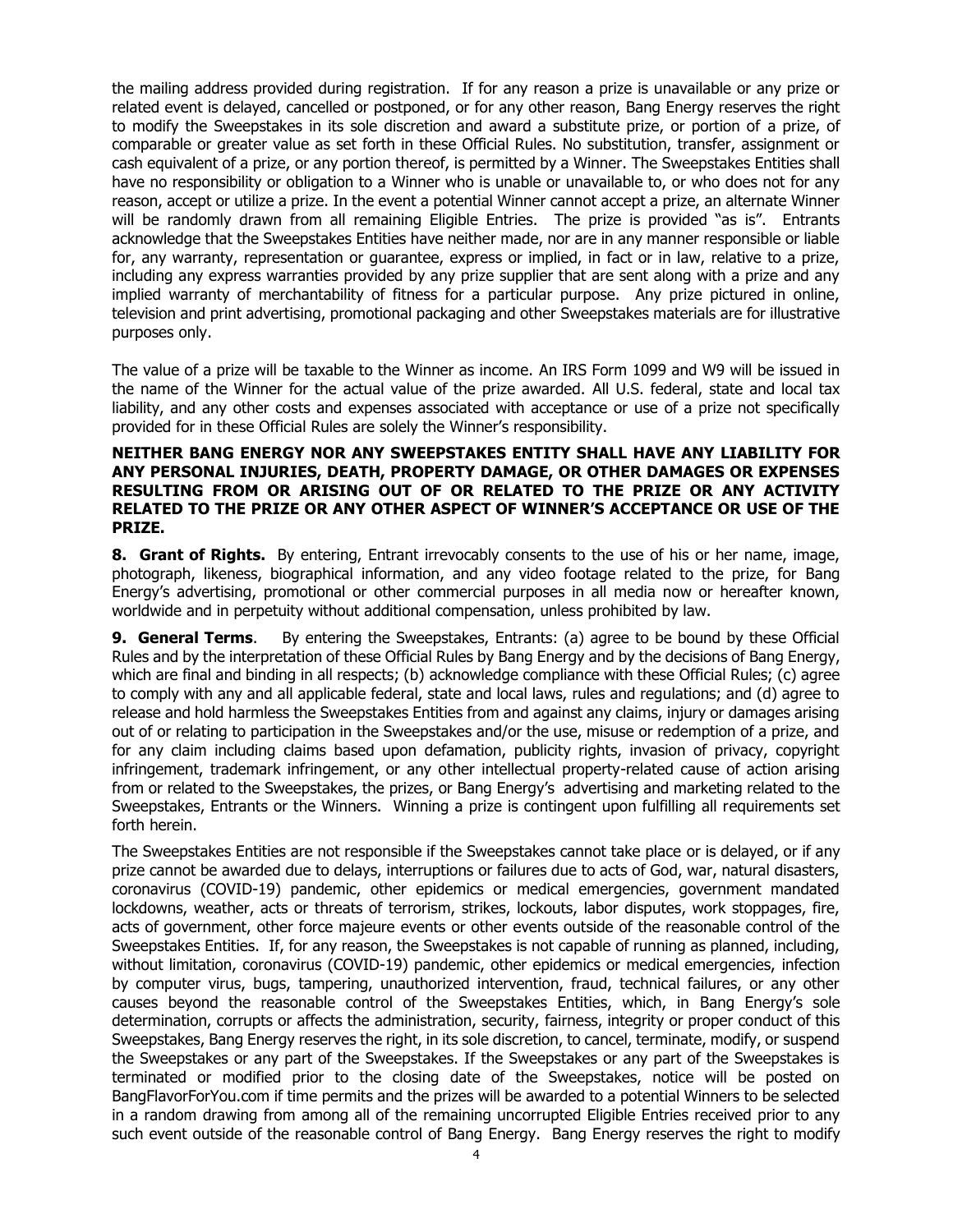and replace or amend these Official Rules from time to time during the Sweepstakes or thereafter including to modify and amend the Entry Period and/or the manner, timing and number of draw of lots.

The Sponsor and the Administrator will not be responsible or liable for failure to receive entries due to transmission failures or technical failures of any kind, including without limitation, electronic malfunction of any network, hardware or software. Proof of submission does not constitute proof of entry. The Sponsor and the Administrator reserve the right in their sole discretion to cancel or suspend the Sweepstakes should viruses, bugs or other causes beyond its control corrupt the administration, security or proper play of the Sweepstakes. In the event of cancellation of any Sweepstakes, the prizes (or a portion thereof, as determined by Bang Energy in its sole discretion) will be awarded in a random drawing from eligible entries received prior to cancellation.

ANY ATTEMPT BY ANY PERSON TO DELIBERATELY DAMAGE OR UNDERMINE THE LEGITIMATE OPERATION OF THE SWEEPSTAKES MAY BE IN VIOLATION OF CRIMINAL AND CIVIL LAW AND SHOULD SUCH AN ATTEMPT BE MADE, BANG ENERGY RESERVES THE RIGHT TO SEEK REMEDIES AND DAMAGES (INCLUDING ATTORNEYS' FEES) FROM ANY SUCH PERSON TO THE FULLEST EXTENT PERMITTED BY LAW.

The invalidity or unenforceability of any provision of these Official Rules will not affect the validity or enforceability of any other provision. In the event that any provision of the Official Rules is determined to be invalid or otherwise unenforceable or illegal, the other provisions will remain in effect and will be construed in accordance with their terms as if the invalid or illegal provision were not contained herein. Bang Energy's failure to enforce any term of these Official Rules will not constitute a waiver of that provision. Entrants agree to waive any rights to claim ambiguity of these Official Rules. Headings are solely for convenience of reference and will not be deemed to affect in any manner the meaning or intent of the documents or any provision hereof. In the event there is a discrepancy or inconsistency between disclosures or other statements contained in any Sweepstakes-related materials, privacy policy or terms of use on a website and/or the terms and conditions of the Official Rules, the Official Rules shall prevail, govern and control and the discrepancy will be resolved in Bang Energy's sole and absolute discretion.

**10. Privacy**: All information submitted by Entrants and collected by Bang Energy in connection with Entrant's entry will be subject to and will be treated in a manner consistent with Bang Energy's privacy policy available at: [https://bangenergy.com/privacy-](https://bangenergy.com/privacy-%20policy/) policy/ . By participating in the Sweepstakes, Entrants hereby agree that Bang Energy may collect and use their personal information submitted with the entry. Among other things, the information you provide may be used to send you company updates and announcements from Bang Energy concerning the company and its products. By participating in the Sweepstakes, Entrants hereby agree that Bang Energy may share their personal information submitted with the entry for the purposes of winner selection and fulfillment.

**11. Governing Law**: All federal, state and local laws and regulations apply. Void where prohibited by law. All issues and questions concerning the construction, validity, interpretation and enforceability of these Official Rules, or the rights and obligations of the Entrant and Bang Energy in connection with the Sweepstakes, shall be governed by, and construed in accordance with, Florida law without giving effect to any choice of law or conflict of laws rules (whether of Florida or any other jurisdiction), which would cause the application of the laws of any jurisdiction other than Florida.

**12. Request for Names of Winners and Official Rules:** All requests for a copy of the Official Rules and for the name of the Winners must be made by June 11, 2022. For the name of the Winner and/or Official Rules: (i) send a self-addressed, stamped envelope postmarked to "BangEnergy Sweepstakes: Awake Your Vibe Sweepstakes", 6708 Tulip Hill Terr, Bethesda, MD 20816; and (ii) write "Winners Names" and/or "Official Rules" on the lower left-hand corner of the envelope.

13. Sponsored by: This Sweepstakes is sponsored by Vital Pharmaceuticals, Inc. d/b/a Bang Energy 1600 N Park Dr., Weston, FL 33326, United States.

**14. Administered by:** This Sweepstakes is administered by Snipp Interactive Inc., 6708 Tulip Hill Terr, Bethesda, MD 20816.